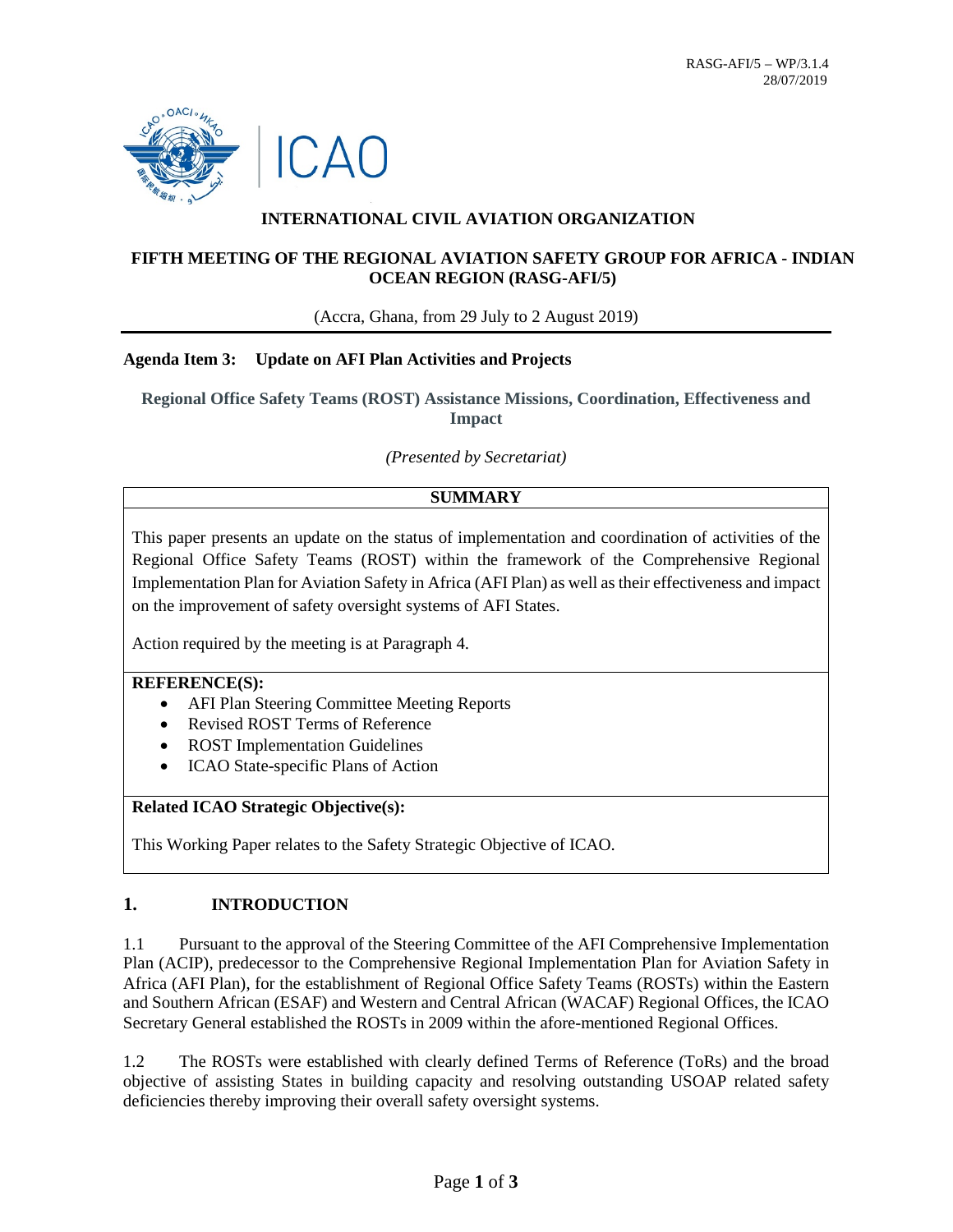1.3 In line with the recommendations/outcomes of the evaluation of the AFI Plan Programme conducted by the ICAO Evaluation and Internal Audit Office (EAO) in 2015, the ROST ToRs were subsequently revised in view of the expanded scope of technical areas of the AFI Plan, Assembly Resolution 38-7 and the evolving needs of the region; and aligned with current best practices, in order to ensure effective implementation of the work programmes of the AFI Plan.

## **2. DISCUSSION**

2.1 The ROSTs were established to provide appropriate support to States in their efforts to resolve deficiencies identified through the ICAO Universal Safety Oversight Audit Programme (USOAP) activities, and through the gap analysis process undertaken under the AFI Plan.

2.2 The assistance under the ROST framework is provided in terms of the order of priority starting with the need to resolve any Significant Safety Concerns (SSCs), address USOAP related safety deficiencies with the eventual focus on the improvement of the rate of effective implementation (EI) of the critical elements of a State's safety oversight system and to implement State Safety Programme (SSP) and related Safety Management System (SMS) by the industry. The ROST assistance activities are coordinated with relevant stakeholders including AFCAC/AFI CIS, RSOOs/COSCAPs and concerned States to ensure effective implementation and for the purpose of avoiding duplication of efforts related to safety activities.

2.3 AFI Plan Assistance activities including workshops, seminars, training and ROST activities are based on an annual AFI Plan work programme approved by the Steering Committee that has been established in coordination with the Regional Offices and relevant stakeholders taking into account the established regional targets, priorities and goals set by the AFI Plan Steering Committee. Furthermore, the two ICAO regional offices (ESAF and WACAF), African Civil Aviation Commission (AFCAC), Regional Economic Communities (RECs) and Regional Safety Oversight Organizations (RSOOs) meet annually at the beginning of the year and coordinate their implementation strategies to optimally allocate resources and effectively support States.

2.4 As an outcome of the ROST assistance missions, States have been presented with ICAO Statespecific Plans of Action aimed at securing high-level commitment in the implementation of identified actions and/or development of specific projects. In total, ICAO Plans of Action have been presented to and accepted by 38 AFI States and are at various stages of implementation.

2.5 Accordingly, in 2019 ROST assistance missions have so far been conducted to twenty (20) States in the ESAF and WACAF regions (namely Angola, Burundi, Chad, Comoros, Congo, Cote d'Ivoire, DRC, Gabon, Ghana, Guinea, Lesotho, Liberia, Malawi, Mauritania, Namibia, Nigeria, Senegal, Seychelles, Sierra Leone and Zimbabwe).

2.6 To ensure greater effectiveness, impact, efficiency and accountability, the AFI Plan Secretariat has developed guidelines for implementation of ROST activities. The guidelines have taken into account the Recommendations of the 2015 ICAO EAO AFI Plan evaluation exercise; the revised ROST ToRs; relevant Decisions and Recommendations of meetings of the AFI Plan Steering Committee; Regional Targets/priorities; and outcomes of the Annual ICAO-AFCAC-RSOO-RECs coordination meetings.

### **3. CONCLUSIONS**

3.1 It is noteworthy that States have achieved significant progress in improving their safety oversight systems through support provided under the ROSTs and relevant stakeholders as evidenced by the steady increase of State EIs, the non-emergence of new SSCs and the initiation of the conduct of SSP gap analyses and definition of SSP implementation plans for some States.